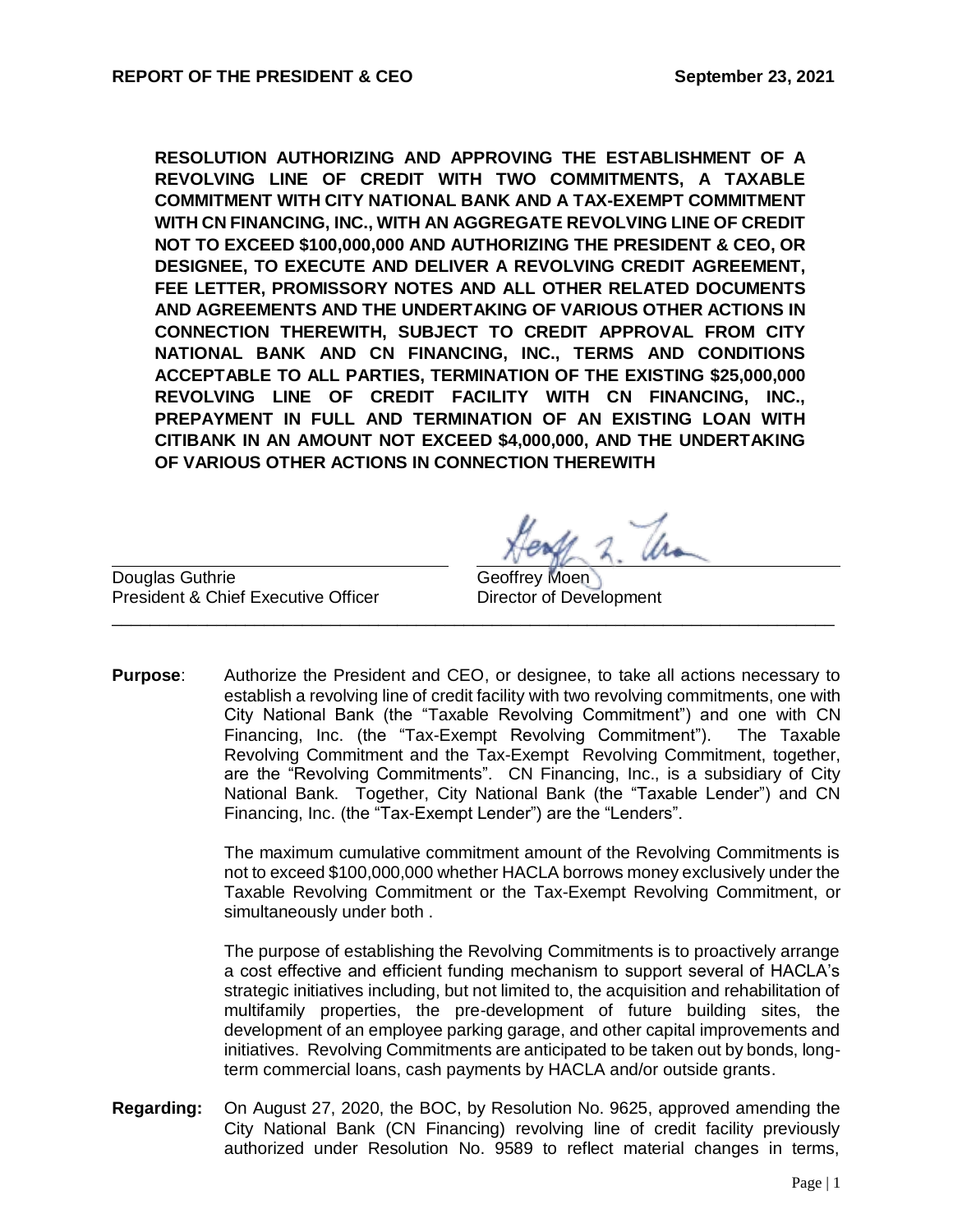authorized the execution and delivery of a credit agreement for an initial revolving commitment amount not-to-exceed \$50,000,000, as well as a fee letter, promissory notes, and all other related documents and agreement reflecting such revisions, and authorized the use of available and unrestricted funds, including grant funding, as a source of repayment of outstanding loans under the revolving line of credit facility.

On April 23, 2020, the BOC, by Resolution No. 9589, approved establishing a Revolving Commitment with City National Bank.

On December 19, 2017, the BOC, by Resolution No. 9404, approved HACLA's Debt Management Policy.

**Issues:** On October 29, 2020, HACLA executed a \$25,000,000 revolving line of credit with CN Financing, Inc., and, within weeks, borrowed approximately \$23,000,000 from the facility to successfully finance its match funding obligation necessary to acquire four residential properties under the initial HomeKey program. In addition to meeting escrow closing dates, HACLA also turned to the revolving line to fund much of the rehabilitation work performed to date. The property acquisitions included Canoga Park Place, NoHo Apartments, Parthenia Place and Martel Apartments. Parthenia and Martel were permanently financed through the issuance of \$11,200,000 of Multifamily Mortgage Revenue Bonds (Union Portfolio Project), 2021 Series A, in February 2021. Net proceeds of the bond sale were used to repay and replenish approximately half of what HACLA had initially borrowed from the revolving line. For the decade preceding the establishment of the \$25,000,000 revolving line with CN Financing, HACLA did not have a revolving line in place.

> In Spring 2021, a decision was made to seek a new revolving line of credit. The reasons were two-fold: (1) HACLA needed a much large-sized revolving line to expand the housing supply through capitalizing on the upcoming HomeKey Round 2 program and launching additional strategic initiatives that require immediate access to reliable funding; and (2) The desire to negotiate significantly lower pricing charged on the revolver itself. The \$25,000,000 revolving line was sourced, structured and priced during the first six-months of the COVID-19 pandemic. As a result, banks hiked pricing for credit facilities relative to the real and unknown risks the pandemic posed to the economy as a whole.

> On June 9, 2021, staff solicited proposals from twelve financial institutions to consider providing HACLA with one or more Revolving Commitment(s) for an aggregate commitment amount of at least \$75 million. Five of the twelve financial institutions responded to the solicitation. The other four respondents were Bank of America, Bank of the West, JPMorgan Chase and MUFG Union Bank.

> Data collected under the solicitation evidences that the covenants and use of funds offered by City National Bank and CN Financing, Inc. are the most favorable of the five term sheets received by HACLA. Terms and conditions will largely reflect the terms and conditions contained in the loan documents that pertain to the existing \$25,000,000 revolving line of credit.

> The proceeds of the borrowings may be used by HACLA solely for the purposes of (i) financing (A) the acquisition, rehabilitation, renovation, equipping and development of housing properties and mixed-use properties, (B) vacant or nonhousing developed site acquisitions, and (C) the Parking Lot Project and to (ii) pay costs in connection with this Agreement (the "Project"); provided, however, that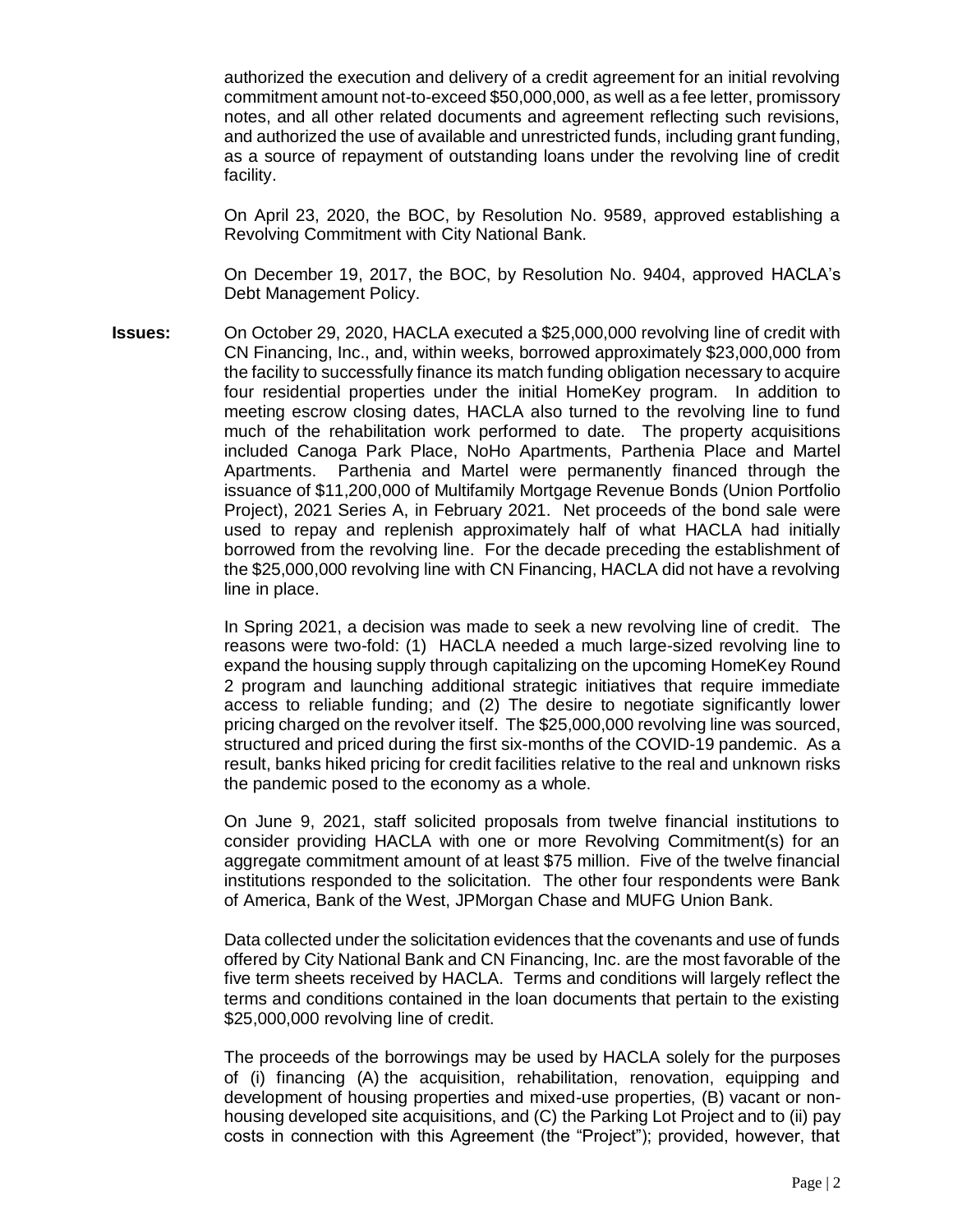(i) the aggregate amount of the proceeds of all outstanding borrowings used for capital improvement projects (including the Parking Lot Project) may not exceed \$16,000,000, excluding proceeds used for HomeKey Round 2 projects, for which there is no limitation, and (ii) the aggregate amount of the proceeds of all outstanding borrowings used for the Orchid Project (a Homekey Round 1 Project) may not exceed \$8,200,000; provided, further, however, that the proceeds of borrowings may be used for other corporate purposes with the prior written consent of the Lenders. Funding available under the Revolving Commitments may be borrowed, repaid and then re-borrowed, provided that the aggregate of all loans outstanding at any time does not exceed the \$100,000,000 maximum commitment amount. Borrowings under the Revolving Commitments may not be used to finance the routine operating expenditures of HACLA. Pricing and several key terms of the Revolving Commitments include:

 Tax-Exempt Borrowings. Most, if not all of the borrowing HACLA intends to do with the Revolving Line of Credit will be considered tax-exempt. The Lenders are offering a borrowing rate that is approximately 40% lower in cost than the other bids received. The rate quoted is the SIFMA index value ("SIFMA") plus a margin of 0.475% for a term of five years. Four other financial institutions submitted term sheets, but the Lenders stood alone in offering the more favorable SIFMA index for borrowings. On September 13, 2021, the SIFMA index was 0.02%. For tax-exempt borrowings, pricing increases by 0.10% should HACLA's "A+" general obligation rating decline to "A", increase by an additional 0.15% if the rating further declines to "A-" and so forth. Estimated annual costs are illustrated in the table below.

| Revolving Commitments -- Interest and Fees, Adjusted for Increases in SIFMA Index |                                                        |                   |                   |  |  |  |  |  |  |
|-----------------------------------------------------------------------------------|--------------------------------------------------------|-------------------|-------------------|--|--|--|--|--|--|
| Tax-Exempt Scenario                                                               | <b>Scenario A</b>                                      | <b>Scenario B</b> | <b>Scenario C</b> |  |  |  |  |  |  |
| <b>Assumed SIFMA Rate</b>                                                         | 0.02%                                                  | 1.02%             | 2.02%             |  |  |  |  |  |  |
| <b>Stated Commitment Amount</b>                                                   | \$100,000,000                                          | \$100,000,000     | \$100,000,000     |  |  |  |  |  |  |
| <b>Origination Fee</b>                                                            | \$0                                                    | \$0               | \$0               |  |  |  |  |  |  |
| <b>HACLA Legal, Closing Costs</b>                                                 | \$27,000                                               | \$27,000          | \$27,000          |  |  |  |  |  |  |
| <b>Bank Counsel, Closing Costs</b>                                                | \$20,000                                               | \$20,000          | \$20,000          |  |  |  |  |  |  |
| <b>Total Origination and Issuance Fees</b>                                        | \$47,000                                               | \$47,000          | \$47,000          |  |  |  |  |  |  |
| <b>Assuming 40% Utilization:</b>                                                  |                                                        |                   |                   |  |  |  |  |  |  |
| <b>Annual Cost, Year 1</b>                                                        | \$395,000                                              | \$795,000         | \$1,195,000       |  |  |  |  |  |  |
| Annual Cost, Years 2 to 5                                                         | \$348,000                                              | \$748,000         | \$1,148,000       |  |  |  |  |  |  |
| <b>Assuming 60% Utilization:</b><br><b>Annual Cost, Year 1</b>                    | \$444,000                                              | \$1,044,000       | \$1,644,000       |  |  |  |  |  |  |
| Annual Cost, Years 2 to 5                                                         | \$397,000                                              | \$997,000         | \$1,597,000       |  |  |  |  |  |  |
|                                                                                   |                                                        |                   |                   |  |  |  |  |  |  |
| <b>Assuming 80% Utilization:</b>                                                  |                                                        |                   |                   |  |  |  |  |  |  |
| Annual Cost, Year 1                                                               | \$493,000                                              | \$1,293,000       | \$2,093,000       |  |  |  |  |  |  |
| Annual Cost, Years 2 to 5                                                         | \$446,000                                              | \$1,246,000       | \$2,046,000       |  |  |  |  |  |  |
| $\cdots$<br>$\cdots$ $\sim$ $\cdots$                                              | $\sqrt{2}$ $\sqrt{2}$ $\sqrt{2}$ $\sqrt{2}$ $\sqrt{2}$ |                   |                   |  |  |  |  |  |  |

*Note: Scenario A is the current market condition, as of September 14, 2021.*

*The SIFMA index is a variable rate. All fees expressed here are estimates only.* 

 Taxable Borrowings. If HACLA undertakes an acquisition where more than 10% of the value of the borrowing will be used for commercial, for-profit purposes, the Authority would be required to utilize a taxable borrowing. Staff does not believe this will be utilized but has negotiated the terms in case it is desired in the future in transactions taken to further HACLA's mission. The Lenders are offering a borrowing rate that is approximately 25% lower in cost than the four competing bids received. For taxable borrowings, the Lenders have quoted a SOFR index rate ("SOFR") plus a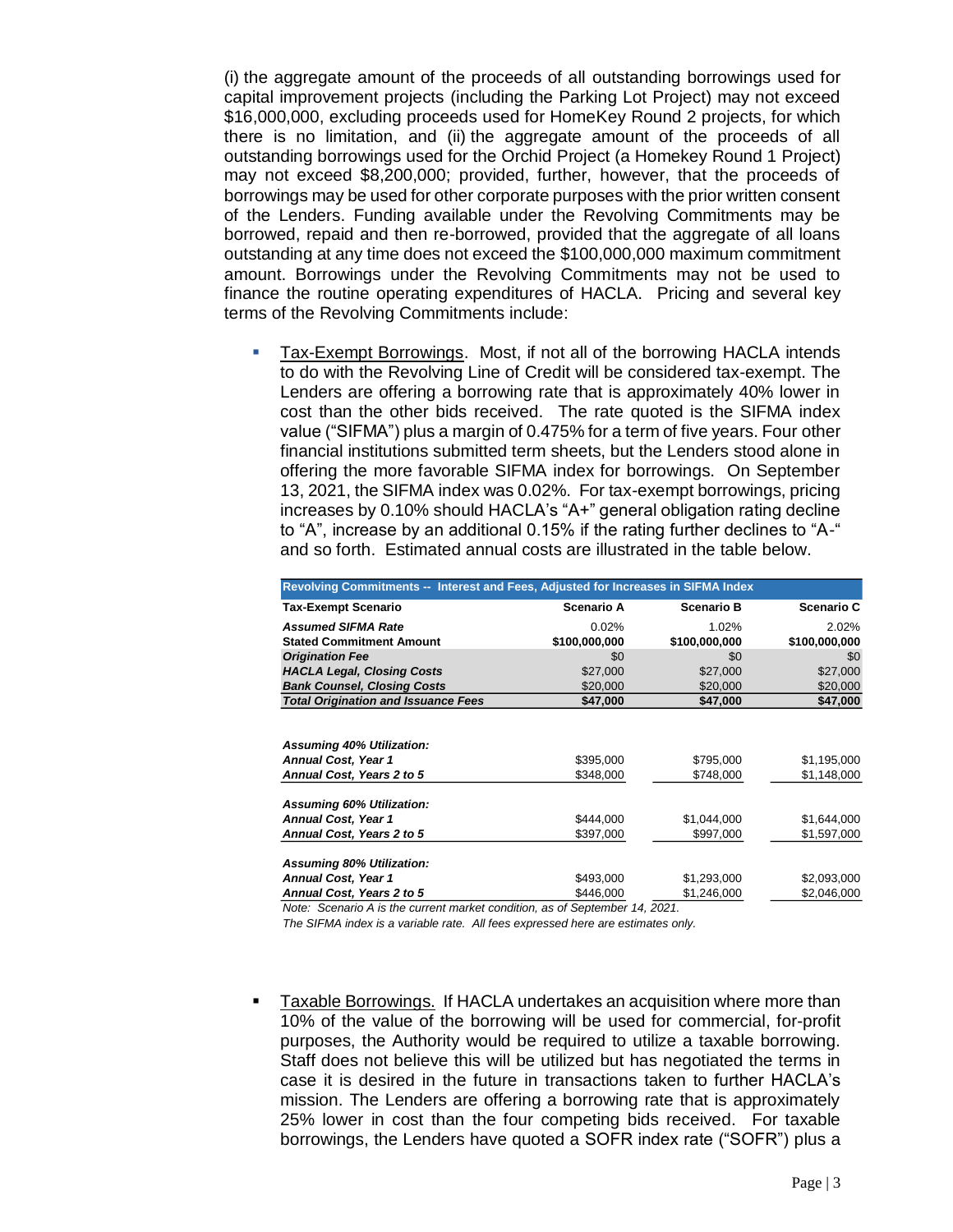margin of 0.71% for the five-year term. The term sheets submitted by the other respondents use LIBOR as the lending index and add a margin of approximately 0.95%, on average. For taxable borrowings, pricing increases by 0.13% should HACLA's "A+" general obligation rating decline to "A", increase by an additional 0.19% if the rating further declines to "A-" and so forth.

- Commitment Fee. The Lenders are offering a Commitment Fee of 0.25% for the five-year term. The Commitment Fee is applied to that portion of the maximum commitment amount that's available for borrowing but is not being used.
- Term of Revolving Commitment. The Lenders are offering an initial term of five years. HACLA may borrow money at the above rates at any time during the five years. Only one other financial institution offered a five-year term, and the remaining respondents offered no longer than a three-year term.
- No Prepayment Penalty. HACLA may reduce the maximum commitment amount, or exit the Revolving Commitments entirely, without paying a reduction or early termination penalty.
- Renewal/Extension. The legal documentation will feature renewal options, whereby HACLA may request one-year extensions to the expiration date of the Revolving Commitments. Renewals are permissible where mutually agreed to by the Lenders and HACLA. Terms and pricing may be adjusted, accordingly, at time of renewal/extension.
- Lengthy Term-Out Option. Borrowings outstanding at the term expiration date will convert to a term-out loan, provided no event of default has occurred. The term-out loan period is expected to be five years. From a borrower's perspective, a longer period is better. In comparison to the other institutions responding to our solicitation, the duration of the term-out option was a much shorter.
- Closing Costs. The Lenders estimated closing costs are approximately \$20,000. These costs will cover the cost of their bank counsel (Chapman & Cutler) and in-house administrative costs. HACLA will be required to pay Lenders costs when the transaction closes, likely in November 2021. HACLA has tasked Kutak Rock as external bond counsel, and legal services are estimated at \$15,000. Municipal advisory costs to Ross Financial for assistance with the solicitation are estimated at \$12,000 . All of these figures are estimates.

The initial use of the \$100,000,000 Revolving Line of Credit is expected to assist in purchasing b approximately five multifamily properties with 350 units of housing under Homekey Round 2 and to absorb borrowings currently outstanding under the previously established revolving line of credit amounting to approximately \$12,375,772 (August 20, 2021). Activation of the Revolving Commitments will also require the prepayment of an existing loan at a cost of approximately \$3.9 million (described below).

Interest payments on the loans outstanding will be due monthly, in arrears, and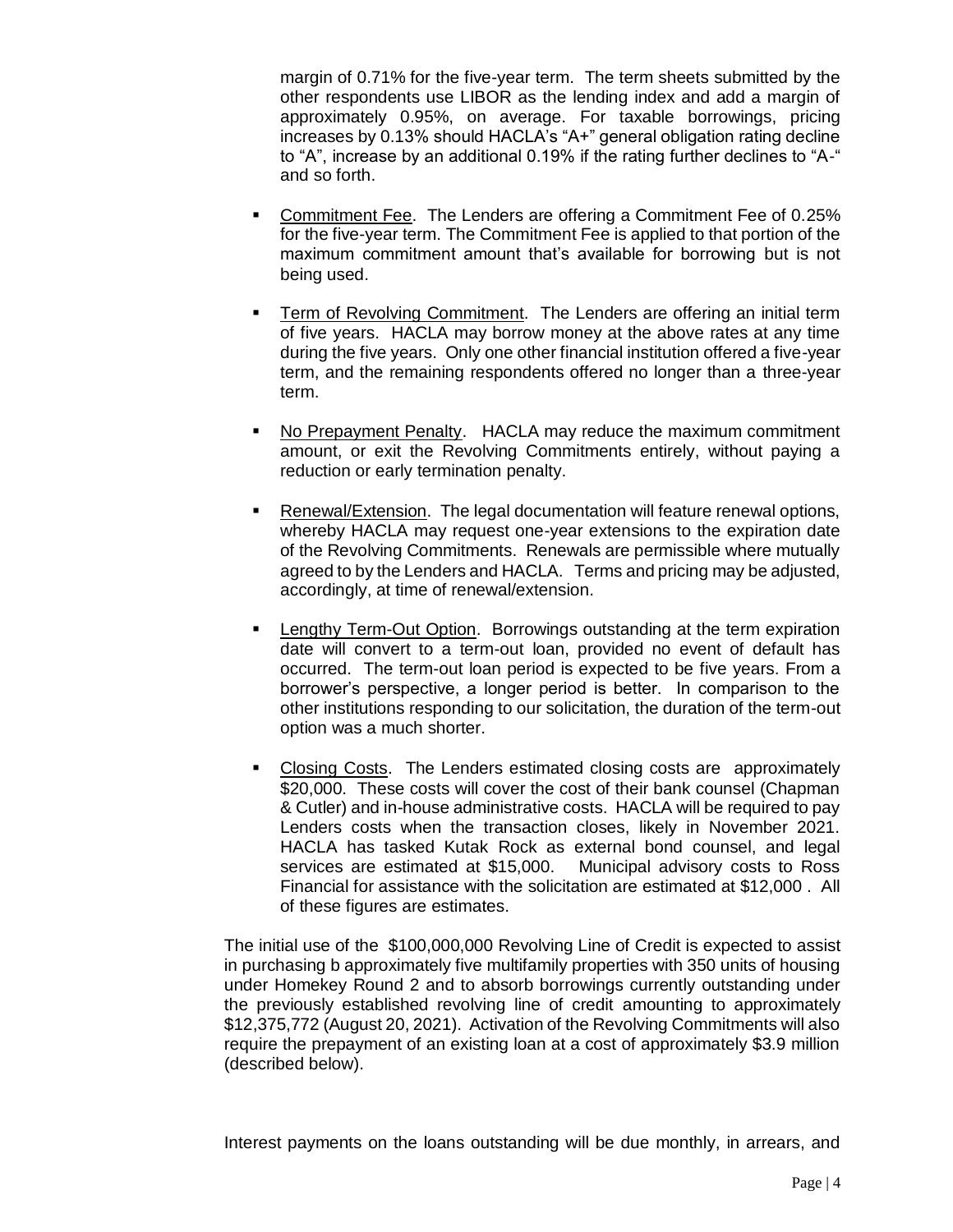loans that remain outstanding at the facility expiration date may be converted to term loans. Principal payments are not required prior to the facility expiration date. In the unlikely event term-out loan conversion is not an option, as would be the case if HACLA were to default on the payment of its scheduled debt obligations, principal and accrued interest owed the Lenders would be due and payable in full on the facility expiration date.

Interest payments due on borrowings will be secured by all unencumbered and legally available assets of HACLA. In other words, the borrowings will be secured as a general obligation of HACLA, on par with and equal to the general obligation pledge extended to HACLA's currently outstanding general obligation debt: General Obligation Refunding Bonds, 2018 Series A.

Over the term of the Revolving Commitment the largest proportion of borrowings expected to be used to execute the acquisition of multifamily residential properties. Through this approach, HACLA acquires residential properties using its general obligation pledge (currently rated "A+" by S&P) on an interim basis and only to a limited extent while it is rehabilitating the property, leasing or completing its permanent financing.

#### **Citibank**

In July 2021, Staff reached out to Citibank to discuss prepayment of the 2012 Citibank Loan. In August 2021, following further discussions, Citibank agreed to HACLA prepaying the loan. This prepayment will require HACLA to make a onetime payment to Citibank in the amount of approximately \$3.88 million. The loan will be prepaid in full. Prepayment of the Citibank loan should be executed in late-October 2021.

Termination of the 2012 Citibank Loan serves to eliminate the financial covenants contained within the associated loan documentation. Removal of those financial covenants is necessary for HACLA to establish a larger revolving line of credit with City National Bank and CN Financing, Inc.

Normally, the 2012 Citibank Loan would not be eligible for optional prepayment until after the first optional prepayment date of October 1, 2022. That date is one year from now. Citibank was made aware of our initiatives pertaining to upcoming multifamily property acquisitions, and the need for a larger sized revolving line of credit. Thus, Citibank agreed to waive the prepayment date limitation. If the Board of Commissioners approves this prepayment. HACLA will be required to pay Citibank the outstanding principal amount of the loan, plus the equivalent of threemonths of interest at 8.47%. In the loan documents, the 8.47% rate is identified as the interest rate for "extraordinary" scenarios". HACLA has been paying a 4.47% annual interest rate on the 2012 Citibank Loan for the past nine years. See the table below for additional details. The dollar figures are estimates.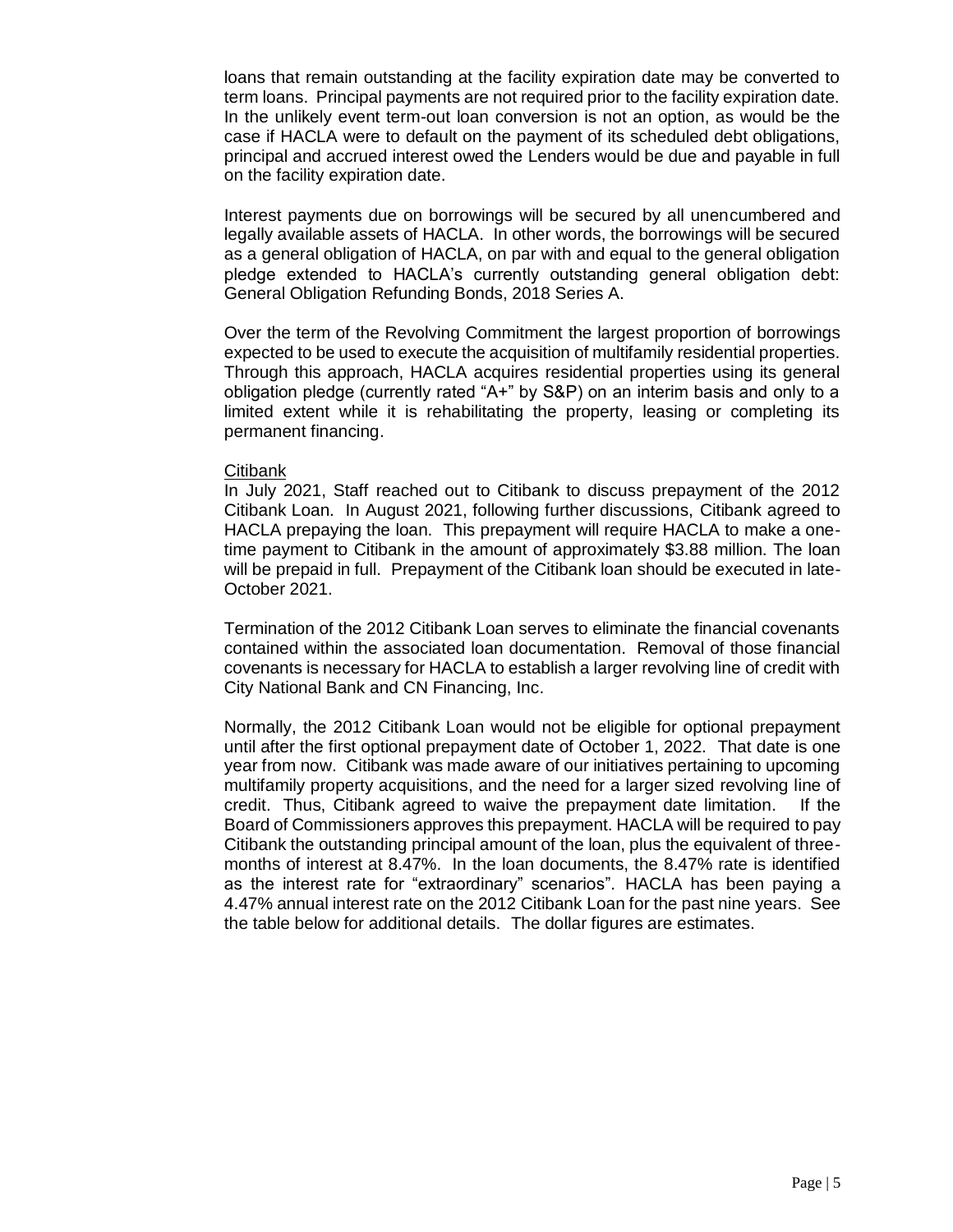| 2012 Citibank Loan -- EXTRAORDINARY PREPAYMENT |                |                                   |                |
|------------------------------------------------|----------------|-----------------------------------|----------------|
| Principal                                      | \$5,750,000.00 | $IPMT =$                          | \$26,822.58    |
| Loan Term                                      | 20             |                                   | x <sub>3</sub> |
| Normal Interest Rate                           | 4.47%          | Interest Due $=$                  | \$80,467.74    |
| <b>Extraordinary Interest Rate</b>             | 8.47%          | Principal Due $=$                 | 3,800,129.33   |
| Normal Monthly Payment                         | \$36,284.29    | <b>Total P&amp;I Due Citibank</b> | \$3,880,597.07 |
| <b>Extraordinary Monthly Payment</b>           | na             |                                   |                |
| Normal Annual Payment                          | \$440,889.47   |                                   |                |
| <b>Extraordinary Annual Payment</b>            | na             | 12-mo $@$ 4.47% =                 | 165,363.21     |
|                                                |                | 3-mo $@$ 8.47% =                  | (\$80,467.74)  |
|                                                |                | Savings to HACLA $=$              | \$84,895.47    |

|           | <b>Beginning</b> |                |                 |                  | Outstanding      |
|-----------|------------------|----------------|-----------------|------------------|------------------|
| Date      | <b>Balance</b>   | <b>Payment</b> | <b>Interest</b> | <b>Principal</b> | <b>Principal</b> |
| 7/1/2021  | 3.909.547.60     | 36.284.29      | 14.563.06       | 21.721.23        | 3.887.826.37     |
| 8/1/2021  | 3.887.826.37     | 36,284.29      | 14.482.15       | 21.802.14        | 3,866,024.23     |
| 9/1/2021  | 3.866.024.23     | 36.284.29      | 14.400.94       | 21.883.35        | 3.844.140.88     |
| 10/1/2021 | 3,844,140.88     | 36,284.29      | 14.319.42       | 21.964.87        | 3.822.176.02     |
| 11/1/2021 | 3,822,176.02     | 36.284.29      | 14.237.60       | 22.046.69        | 3,800,129.33     |

### Interest Rate Risk and Variable Rate Indexes

A transaction of this type is designed to provide the borrower with interim financing. It is not long-term financing and it requires a plan for take-out financing. The source of take-out financing is expected to be derived from proceeds collected from the sale of long-term bonds or notes, or from the application of HACLA's available fund balances. A successful sale of long-term debt is dependent on market conditions, bond yields and other factors present at the time of sale. In the unlikely event of severe market disruption, HACLA may be forced to delay the sale of the bonds or notes until market conditions improve. If delayed in arranging take-out financing, HACLA will incur higher than anticipated annual interest expenses and possibly a prolonged period of limited remaining borrowing capacity under the Revolving Commitments. This risk, a refinancing risk, is inherent to interim financing structures of this type. Most government entities find that the benefits of the structure outweigh the risks. HACLA is a solid investment-grade issuer and takeout financing such as a tax-exempt bond sale, should be well-received by the investment community. 2012 Citibank Loan -- EXTRAORDINARY PREPAYMENT<br>
Fraceplant Terms state<br>
Fraceplant activities in S5.750,000.00<br>
Normal Mentist Rate<br>
System and The Strategy. The Strategy. The Strategy. The Strategy. The Citibang Mentist<br>

#### Compliance with the Debt Management Policy

The structure, terms and conditions of the Revolving Commitments are in compliance with the Debt Management Policy (MPP 107.7, adopted December 19, 2017), specifically, section IV.4. Fixed Interest Rate vs. Variable Interest Rate and section IV.8. Bank Loans.

#### Legal Counsel

HACLA's in-house counsel and Kutak Rock (external counsel) are serving as joint legal counsel for this transaction.

### **Vision Plan: Pathways Strategy 1. Build and enhance HACLA's internal real estate development team into a capable, adequately staffed "community revitalizer and public developer" and business line comparable to other large, regionally oriented development/redevelopment authorities**.

Soliciting innovative partnerships will allow HACLA's development team to grow HACLA's real estate business line in a way that is comparable to and competitive with other large regional developers. HACLA has invested in additional staffing this year within Development Services to engage in additional acquisition and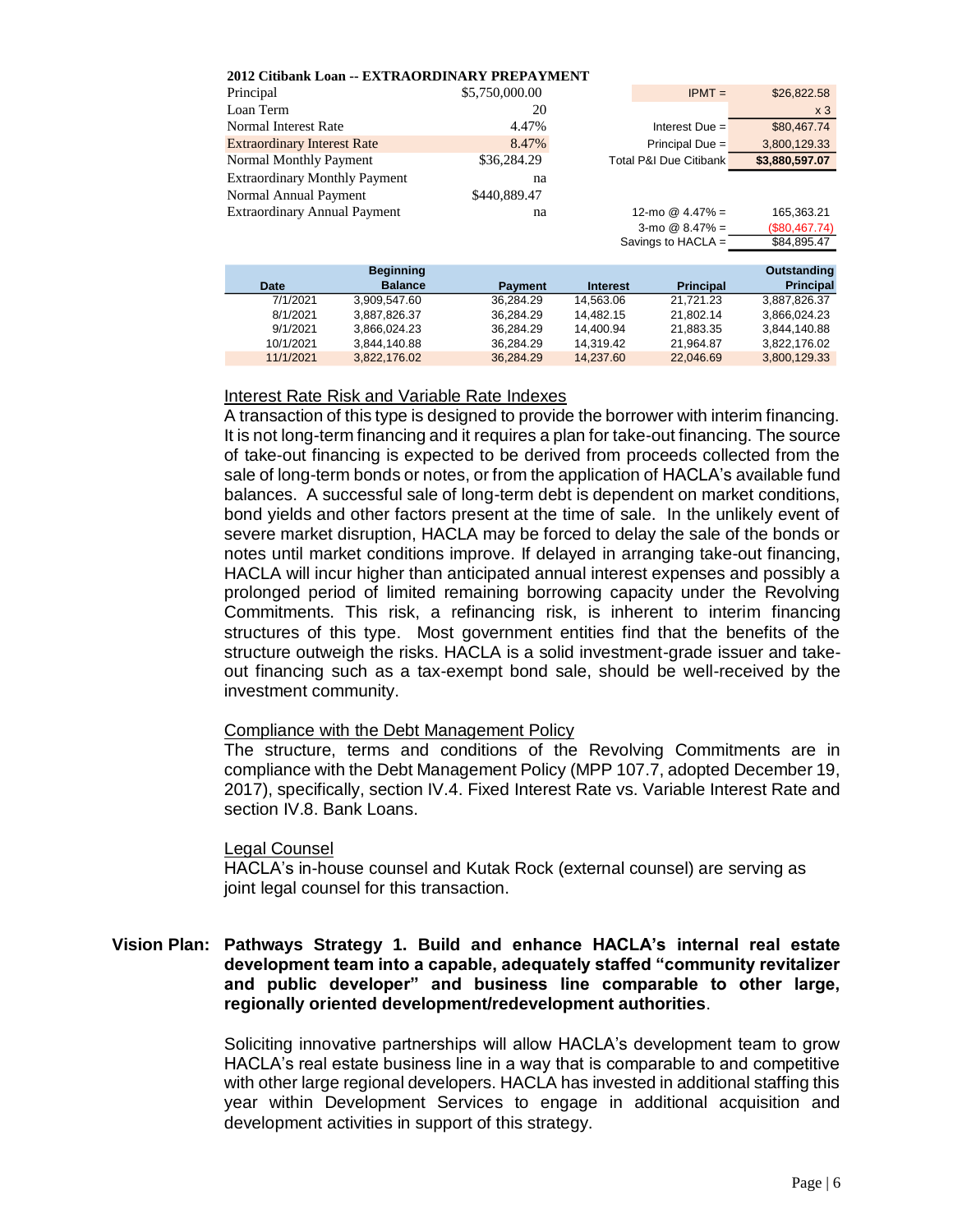## **Place Strategy 2. Increase functionality and effectiveness of Asset Management portfolio.**

This strategy will expand HACLA's property portfolio and increase revenues through the application of acquisition and infill strategies that serve to increase the total number of affordable housing units HACLA offers, while simultaneously diversifying the range of housing options HACLA is able to offer in response to changes in market demands.

**Funding:** The Chief Administrative Officer confirms the following:

#### Source of Funds:

Unencumbered and legally available fund reserves of HACLA, are available to cover the fees and expenses associated with establishing and operating this interim financing mechanism, and to fund the approximately \$3.88 million prepayment of the 2012 Citibank Notes. Under most circumstances, take-out financing in the form of long-term debt obligations will be the intended permanent source of financing for the borrowings conducted under the Revolving Commitments.

### Budget and Program Impact:

- Based on current market conditions, total annual fees and expenses are estimated to be \$444,000 in year one, assuming a five-year term, a 0.25% commitment fee, a 0.475% interest rate on borrowings, and a dollar amount of borrowings outstanding averaging \$60,000,000 throughout the year.
- Assuming a 1.00% increase in the SIFMA index, total annual fees and expenses are estimated to be \$1,044,000 in year one, assuming a fiveyear term, a 0.25% commitment fee, a 1.52% interest rate on borrowings, and a dollar amount of borrowings outstanding averaging \$60,000,000 throughout the year.

Current market conditions provide a relatively low interest rate environment for a revolving line of credit, making the Revolving Commitments a suitable and economically viable interim financing mechanism for HACLA. Should market interest rates trend significantly higher during the term of the Revolving Commitments, HACLA has the option to terminate the revolvers without having to pay an early termination penalty.

### **Environmental Review:** Not Applicable

**Section 3:** Not Applicable

### **Attachments:**

- 1. Resolution
- 2. Amended and Restated Fee Agreement
- 3. Amended and Restated Revolving Credit Agreement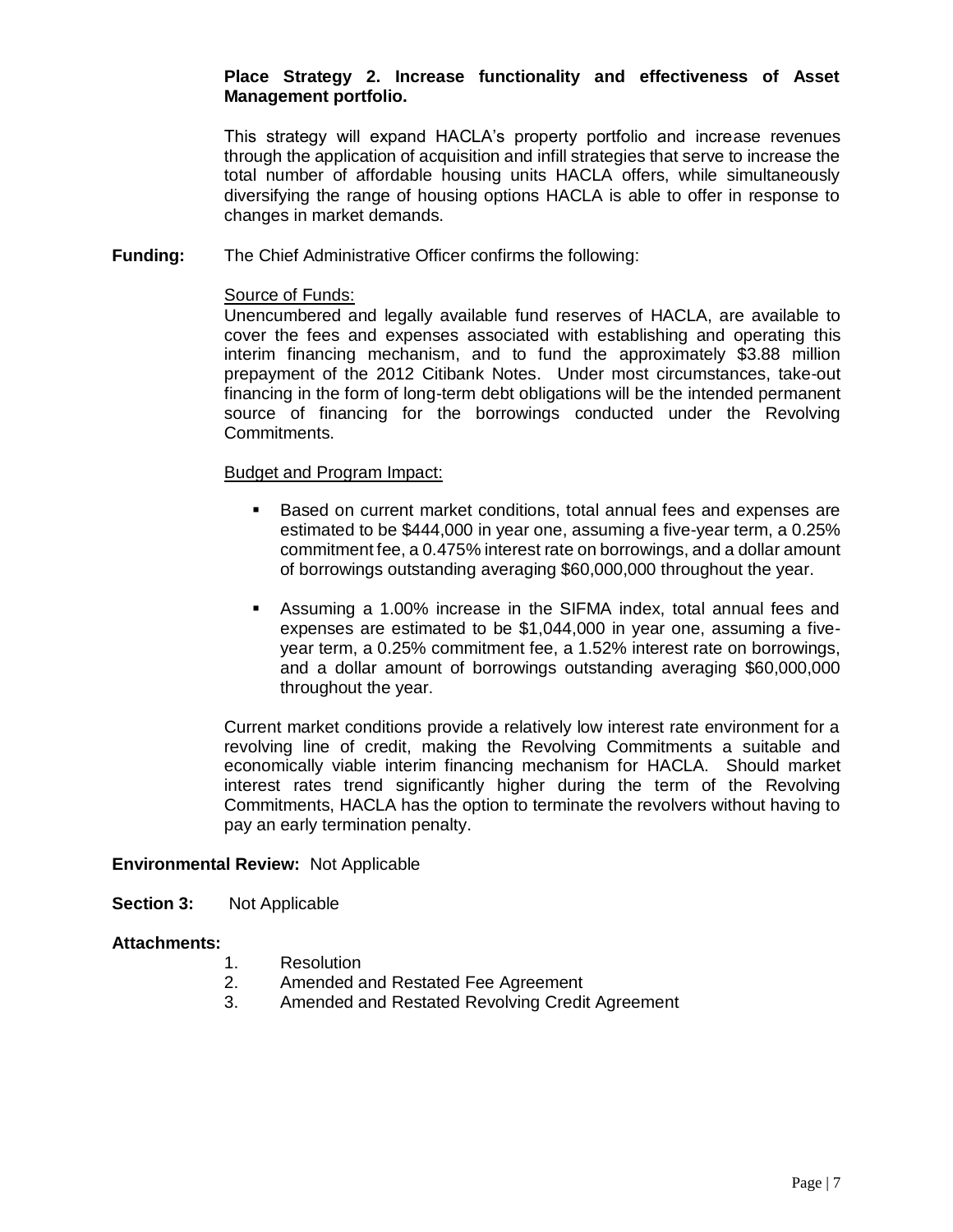**Attachment 1**

**Resolution**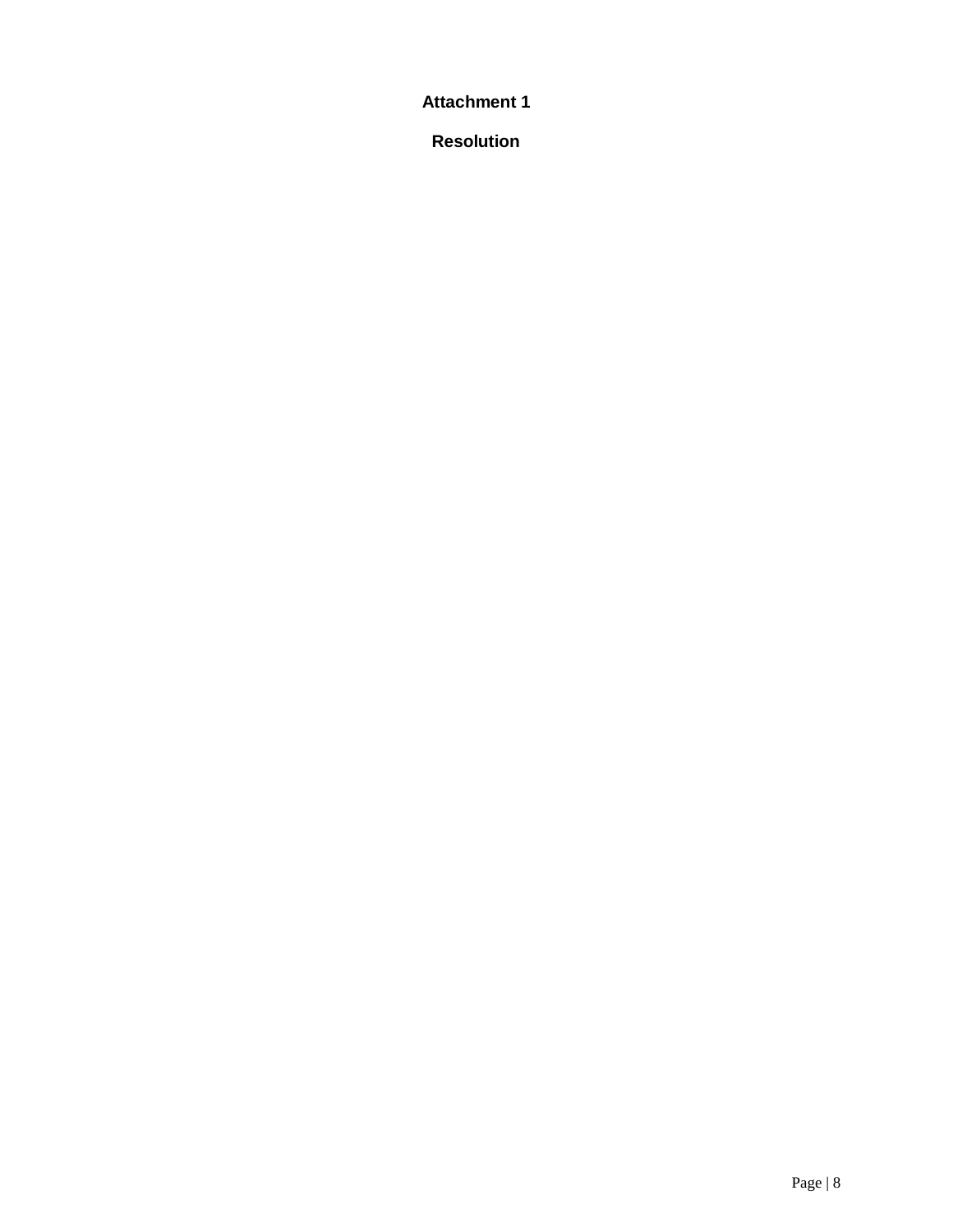**RESOLUTION NO. [\_\_\_\_\_\_\_\_\_\_]**

**RESOLUTION AUTHORIZING AND APPROVING THE ESTABLISHMENT OF A REVOLVING LINE OF CREDIT WITH TWO COMMITMENTS, A TAXABLE COMMITMENT WITH CITY NATIONAL BANK AND A TAX-EXEMPT COMMITMENT WITH CN FINANCING, INC., WITH AN AGGREGATE REVOLVING LINE OF CREDIT NOT TO EXCEED \$100,000,000 AND AUTHORIZING THE PRESIDENT & CEO, OR DESIGNEE, TO EXECUTE AND DELIVER A REVOLVING CREDIT AGREEMENT, FEE LETTER, PROMISSORY NOTES AND ALL OTHER RELATED DOCUMENTS AND AGREEMENTS AND THE UNDERTAKING OF VARIOUS OTHER ACTIONS IN CONNECTION THEREWITH, SUBJECT TO CREDIT APPROVAL FROM CITY NATIONAL BANK AND CN FINANCING, INC., TERMS AND CONDITIONS ACCEPTABLE TO ALL PARTIES, TERMINATION OF THE EXISTING \$25,000,000 REVOLVING LINE OF CREDIT FACILITY WITH CN FINANCING, INC., PREPAYMENT IN FULL AND TERMINATION OF AN EXISTING LOAN WITH CITIBANK IN AN AMOUNT NOT EXCEED \$4,000,000, AND THE UNDERTAKING OF VARIOUS OTHER ACTIONS IN CONNECTION THEREWITH**

**WHEREAS**, the Housing Authority of the City of Los Angeles ("HACLA") is a public body, corporate and politic, duly created, established and authorized to transact business and exercise powers under and pursuant to the provisions of the Housing Authorities Law, Sections 34200 et seq. of the California Health and Safety Code (the "Act"), including the power to provide financing for the acquisition, construction, rehabilitation and equipping of multifamily rental housing for persons and families of low to moderate income;

**WHEREAS**, HACLA is further authorized under the Act to issue bonds, notes, interim certificates, debentures, or other obligations for any of its corporate purposes and to make and execute contracts and other instruments necessary or convenient for the exercise of its powers;

**WHEREAS**, it is in the public interest that HACLA has access to a revolving line of credit or other revolving commitment facility (the "Revolving Commitment") so HACLA may facilitate the timely acquisition, construction, rehabilitation, renovation, equipping and refinancing of multifamily rental housing, among other things;

**WHEREAS**, on April 23, 2020, the HACLA Board of Commissioners ("Board") adopted Resolution No. 9589 authorizing and approving the establishment of a Revolving Commitment with City National Bank specifying an initial revolving commitment amount not-to-exceed \$30,000,000, and also authorizing the President and CEO to obtain subsequent increases to the Revolving Commitment for a total amount not to exceed \$50,000,000;

**WHEREAS**, on August 27, 2020, the Board adopted Resolution No. 9625, approving changes to the revolving line of credit facility previously authorized under Resolution No. 9589, including authorizing the execution of a credit agreement for an initial revolving commitment amount not-to-exceed \$50,000,000;

**WHEREAS,** in October 2020, pursuant to the Board's authorizations via Resolutions 9589 and 9625, HACLA established a \$25,000,000 revolving line of credit with CN Financing, Inc., an affiliate of City National Bank (the "\$25,000,000 Revolving Commitment");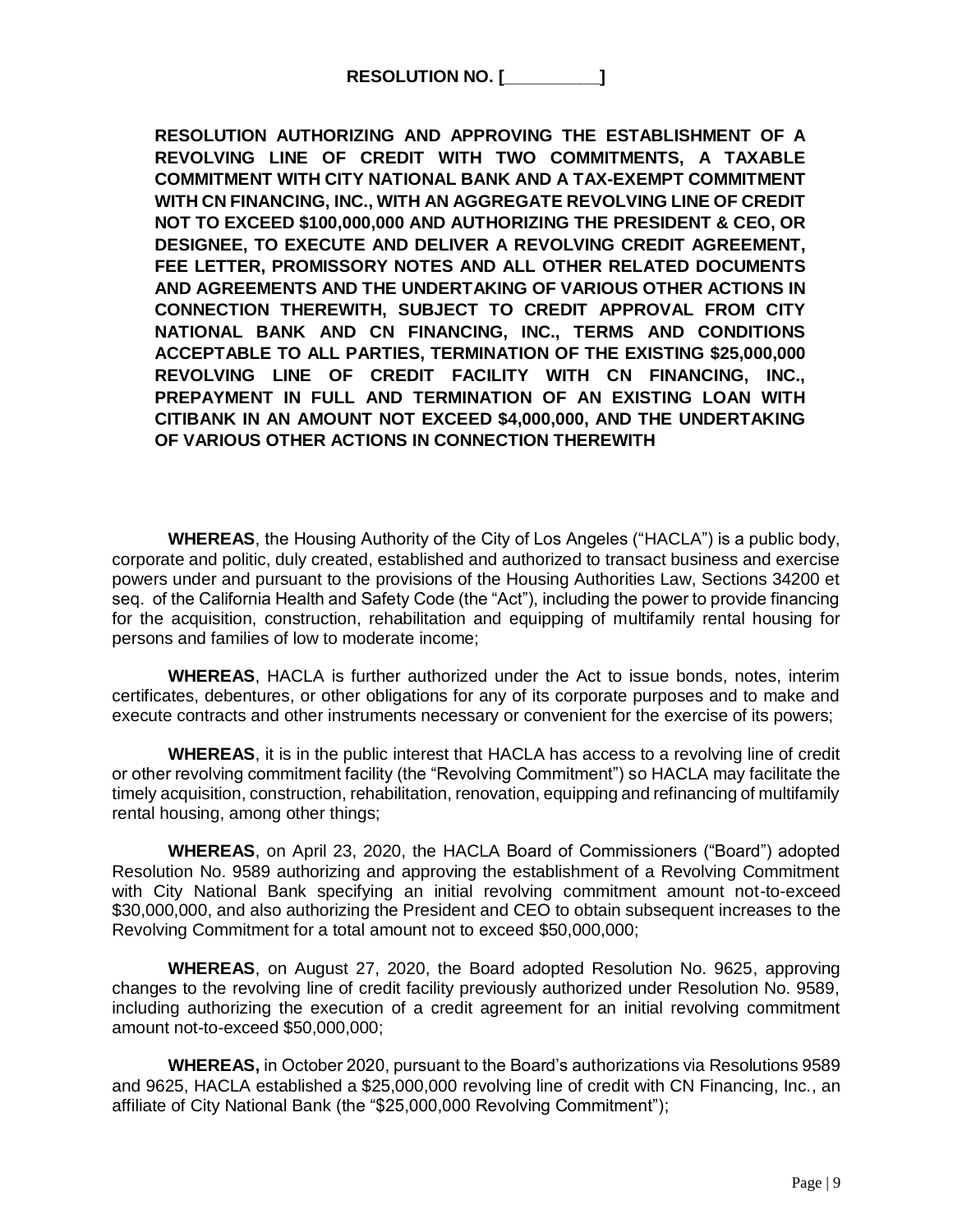**WHEREAS,** HACLA subsequently used the \$25,000,000 Revolving Commitment to facilitate various HACLA initiatives, including acquisition and rehabilitation of properties partially funded through and acquired in conjunction with the State of California's HomeKey Program;

**WHEREAS,** borrowings outstanding under the \$25,000,000 Revolving Commitment total approximately \$12,375,722 as of August 20, 2021;

**WHEREAS,** on September 9, 2021, the State of California released its Notice of Funding Availability for Round Two of the HomeKey Program ("HomeKey R2");

**WHEREAS,** HACLA anticipates that HomeKey R2, along with various other initiatives, including borrowings for other property acquisitions, site acquisitions, and capital projects that potentially include the construction of a parking garage adjacent to HACLA's 2600 Wilshire office (the "Parking Lot Project"), will significantly increase its need for short-term borrowing facilitated by a revolving line of credit facility;

**WHEREAS,** in June 2021, HACLA Staff solicited twelve financial institutions to submit term sheets for a revolving line of credit facilities and five institutions provided term sheets responsive to this solicitation;

**WHEREAS,** HACLA Staff identified the covenants and use of funds offered by City National Bank and its affiliate CN Financing, Inc. in their term sheets as the most favorable among the revolving line of credit facilities presented in response to HACLA's solicitation;

**WHEREAS,** City National Bank and CN Financing, Inc. have proposed a revolving line of credit facility with two revolving commitments, one with City National Bank (the "Taxable Revolving Commitment") and one with CN Financing, Inc. (the "Tax-Exempt Revolving Commitment"). The Taxable Revolving Commitment and the Tax-Exempt Revolving Commitment, together, are the "Revolving Commitments". The maximum cumulative borrowing authorization between the Revolving Commitments is One Hundred Million dollars (the "Maximum Commitment Amount"). CN Financing, Inc., is a subsidiary of City National Bank. Together, City National Bank (the "Taxable Lender") and CN Financing, Inc. (the "Tax-Exempt Lender") are the "Lenders".

**WHEREAS**, the terms of the Revolving Commitments would require that HACLA's borrowings outstanding under the \$25,000,000 Revolving Commitment be transitioned to the Revolving Commitments via amendment and restatement of the agreements underlying the \$25,000,000 Revolving Commitment;

**WHEREAS,** in 2012, HACLA entered into a loan with Citibank to fund capital improvements and renovation to HACLA's 2600 Wilshire property and structure, which has an outstanding principal balance of approximately \$3.8 million (the "2012 Citibank Loan");

**WHEREAS,** the Lenders have made prepayment of the 2012 Citibank Loan a precondition for activating the Revolving Commitments;

**WHEREAS,** under the terms of its agreement with Citibank, HACLA cannot fully repay the principal outstanding on the 2012 Citibank Loan until the first optional prepayment date of October 1, 2022;

**WHEREAS,** HACLA Staff have negotiated an early prepayment of the 2012 Citibank Loan, which would require HACLA to make a one-time payment to Citibank of approximately \$3.88 million, which includes approximately \$85,000 in interest owed Citibank, to be paid when the loan is terminated;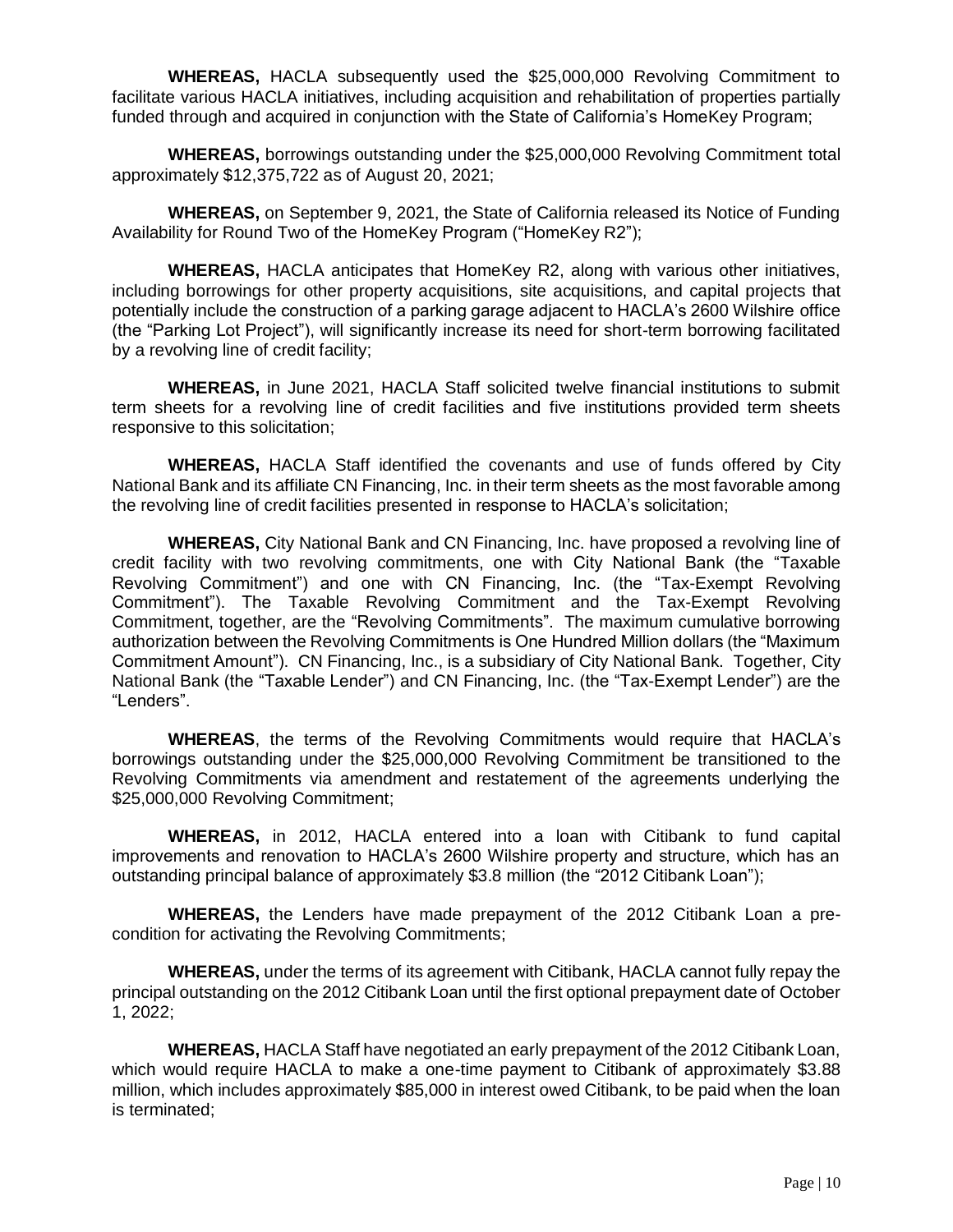**WHEREAS,** HACLA will pay the approximately \$3.88 million to Citibank using unencumbered and legally available reserve funds;

**WHEREAS,** the Revolving Commitments will be provided to HACLA by the Lenders pursuant to a revolving credit agreement (the "Amended and Restated Credit Agreement") by and between HACLA and the Lenders, whereby HACLA may request Borrowings (as defined in the Amended and Restated Credit Agreement) from time to time, to finance (i) the acquisition, construction, rehabilitation, renovation, equipping, and refinancing of multifamily rental housing, other housing properties, and permissible mixed use properties, (ii) site acquisitions, (iii) capital improvement projects, including the Parking Lot Project, and (iv) costs in connection with the Amended and Restated Credit Agreement;

**WHEREAS,** the obligations incurred by HACLA pursuant to the terms of the Amended and Restated Credit Agreement and evidenced by one or more promissory notes (the "Notes") will be general obligation debt secured by and payable from HACLA's unencumbered and legally available assets, as provided in the Amended and Restated Credit Agreement;

**WHEREAS,** the interest rate on the Notes for tax exempt borrowing will be a variable rate substantially equivalent to the SIFMA index value ("SIFMA") plus a margin of 0.475% for a fiveyear term;

**WHEREAS,** the interest rate on the Notes for taxable borrowing will be a variable rate substantially equivalent to the SOFR index rate ("SOFR") plus a margin of 0.71% for a five-year loan period;

**WHEREAS,** HACLA and the Lenders will enter into an Amended and Restated Fee and Interest Rate Agreement (the "Fee Agreement") to confirm the interest rates and other fees payable by HACLA to the Lenders with respect to the Revolving Commitments;

**WHEREAS,** the following substantially final documents have been presented to this Board:

(a) form of the Amended and Restated Fee Agreement; and

(b) form of the Amended and Restated Revolving Credit Agreement.

**WHEREAS**, the structure of the HomeKey Program and HomeKey R2, and partnerships HACLA has entered, or will be entering, in relation to that program, create a reasonable likelihood that HACLA will have access to grant funds and other unencumbered assets to repay certain borrowings under the Revolving Commitments.

**NOW, THEREFORE, BE IT RESOLVED**, the Board does hereby authorize and approve the establishment of Revolving Commitments with City National Bank and its affiliate CN Financing, Inc. with an initial maximum cumulative borrowing amount between the two Revolving Commitments of \$100,000,000, under terms for tax-exempt borrowing that include a variable rate substantially equivalent to the SIFMA index value ("SIFMA") plus a margin of 0.475% for a fiveyear loan period, and under terms for taxable borrowing that include a variable rate substantially equivalent to the SOFR index rate ("SOFR") plus a margin of 0.71% for a five-year loan period. The Board further authorizes prepayment of the 2012 Citibank Loan using unencumbered and legally available reserve funds and repayment of borrowings under the Revolving Commitments with grant funds and other unencumbered and legally available assets of HACLA, including, but not limited to, repayment via take-out financing in the form of long-term debt obligations; and authorizes the President and CEO or his/her designee to execute the Fee Agreement, Revolving Credit Agreement, Promissory Notes, and all other related documents contemplated by these revisions, along with any and all related documents and agreements to effectuate the intent of this Resolution, all with the approval of legal counsel.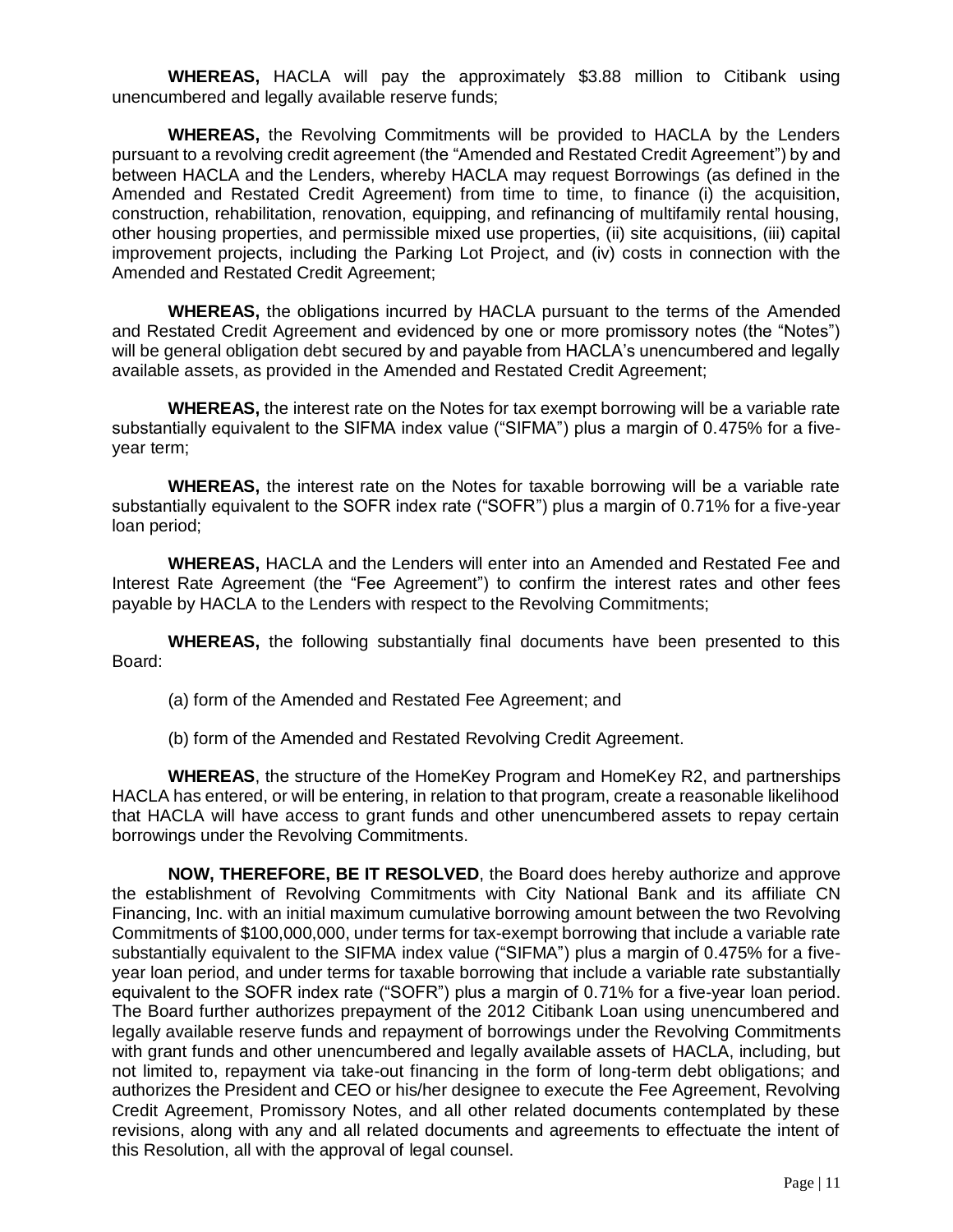**BE IT FURTHER RESOLVED** that this Resolution shall take effect immediately.

**APPROVED AS TO FORM:**

## **HOUSING AUTHORITY OF THE CITY OF LOS ANGELES**

**JAMES JOHNSON**

By:  $\qquad \qquad$ 

**Chairperson** 

By:

General Counsel

DATE ADOPTED: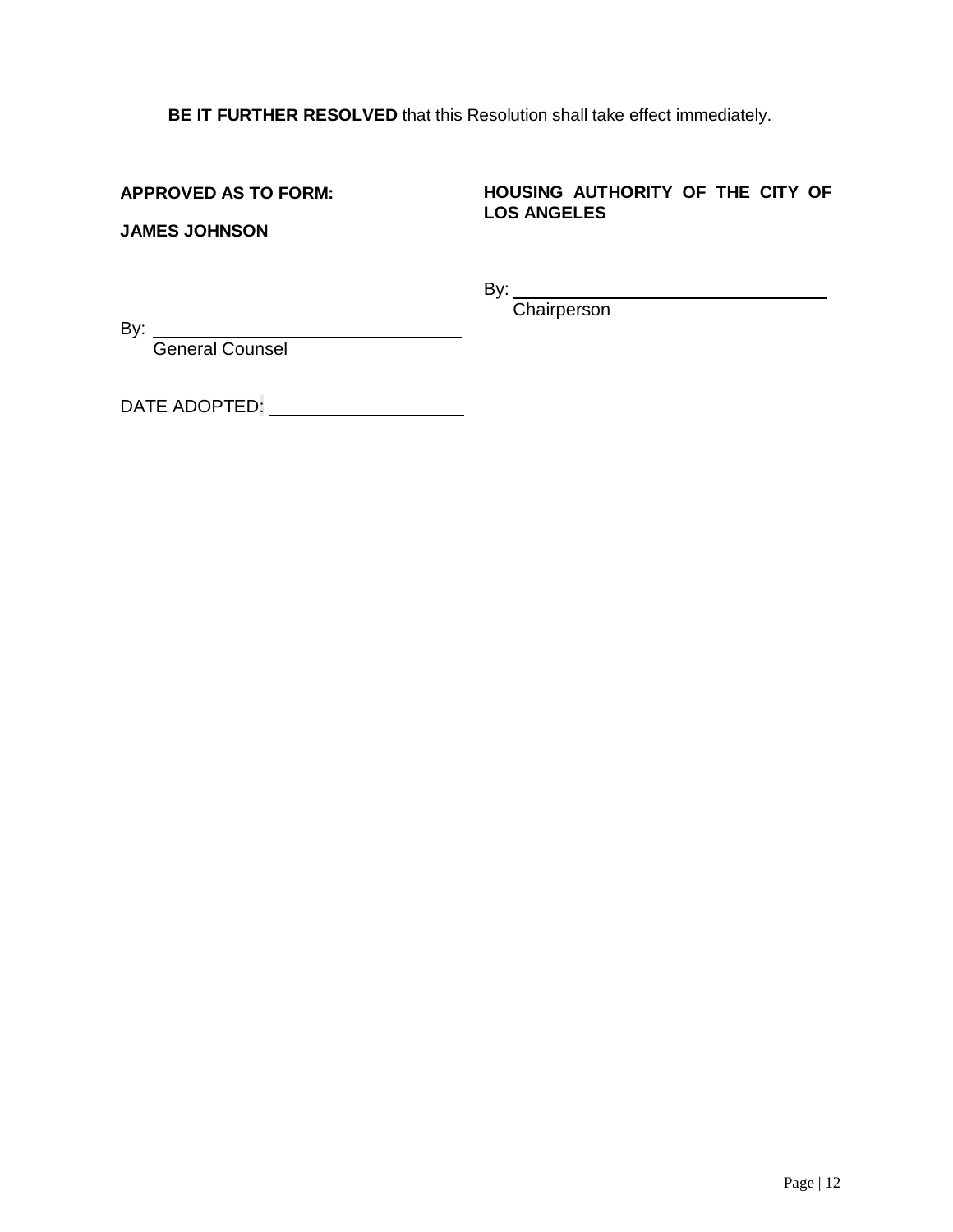## **Attachment 2**

**Amended and Restated Fee Agreement**